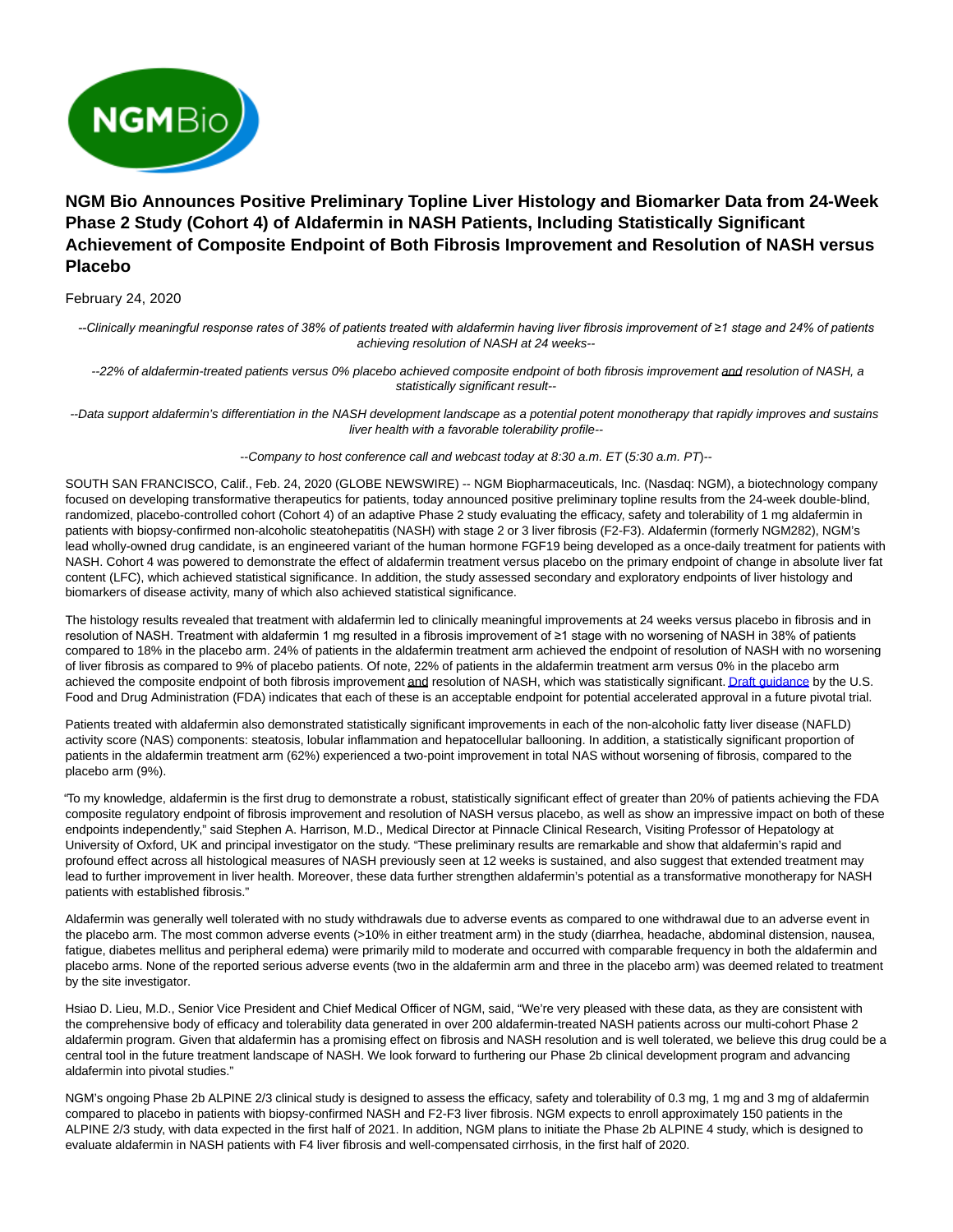"I want to thank our team, all of the investigators, clinical site staff and, most importantly, the patients, whose participation and dedication enabled this important and highly informative Phase 2 clinical exploration of aldafermin," said David J. Woodhouse, Ph.D., Chief Executive Officer at NGM. "We are committed to delivering powerful new therapies to address some of today's most widespread and difficult medical challenges. The successful completion of this Phase 2 study brings us a critical step closer to achieving that goal for NASH patients."

## **Phase 2 24-Week Cohort 4 Study Design**

Cohort 4 is a multi-center, double-blind, randomized, placebo-controlled Phase 2 study evaluating the efficacy, safety and tolerability of 1 mg once daily subcutaneous injections of aldafermin over 24 weeks of treatment. The study enrolled 78 patients with biopsy-confirmed NASH with F2-F3 liver fibrosis who were randomized 2:1 to receive once-daily aldafermin 1 mg (n=53) or placebo (n=25). The primary endpoint was the treatment effect on absolute LFC as measured by magnetic resonance imaging-estimated proton density fat fraction, or MRI-PDFF, compared to placebo at 24 weeks, with a ≥5% absolute LFC reduction identified as clinically meaningful. Secondary and exploratory endpoints included relative changes in LFC, biomarkers of liver function and effect on liver histology. Patients were also evaluated at week 30 following six weeks off treatment for safety and non-invasive measures.

Patient liver biopsies were performed at baseline screening and at the end of 24 weeks of treatment and were read using the NASH CRN criteria by one central, independent hepatopathologist who was blinded to patient and treatment assignment. As per protocol, liver biopsy data were analyzed using the "liver histologic population," which was defined as the subset of enrolled patients who had valid, non-missing biopsy data at both baseline and week 24 (n=72). Six patients (three in the aldafermin arm and three in the placebo arm) withdrew prior to the week 24 biopsy for reasons not due to adverse events related to treatment.

### **Phase 2 24-Week Cohort 4 Findings**

| Summary of Cohort 4 Preliminary Histology Data <sup>1</sup>            |                                     |                            |
|------------------------------------------------------------------------|-------------------------------------|----------------------------|
| <b>Proportion of Patients</b><br><b>Achieving Endpoints</b>            | <b>Aldafermin 1</b><br>mg<br>(n=50) | <b>Placebo</b><br>$(n=22)$ |
| Fibrosis improvement (≥1 stage) with no worsening of NASH <sup>2</sup> | 38%                                 | 18%                        |
| Resolution of NASH with no worsening of liver fibrosis <sup>3</sup>    | 24%                                 | 9%                         |
| Fibrosis improvement and resolution of NASH <sup>4</sup>               | 22%                                 | $0\%$                      |
| NAS reduction of ≥2 points with no worsening of liver fibrosis         | $62\%$ ***                          | 9%                         |

$$
p < 0.05; \dots, p < 0.0001
$$

 $1$  Per protocol, analyzed using the "liver histologic population," defined as the subset of enrolled patients who had valid, non-missing biopsy data at both baseline and week 24 (n=72)

2 Defined as patients having an improvement in liver fibrosis ≥1 stage and having no worsening of hepatocellular ballooning, no worsening of lobular inflammation and no worsening of steatosis from baseline to week 24

 $3$  Defined as patients having a NAS of 0 or 1 for lobular inflammation and 0 for hepatocellular ballooning, with no worsening of fibrosis (no progression of NASH CRN fibrosis stage) from baseline to week 24

 $4$  Defined as patients having an improvement in liver fibrosis ≥1 stage and having a NAS of 0 or 1 for lobular inflammation and 0 for hepatocellular ballooning at week 24

### Non-Invasive Biomarker Data

The study achieved its primary endpoint, demonstrating a statistically significant absolute least square (LS) mean reduction in LFC of 8% and a statistically significant LS mean relative reduction in LFC of 39% in the treatment arm, as compared to reductions of 3% and 13%, respectively, in the placebo arm, as measured by MRI-PDFF. A statistically significant proportion of patients (68%) treated with aldafermin achieved a ≥5% absolute reduction in LFC compared to placebo (24%). Similarly, a statistically significant proportion of patients treated with aldafermin (66%) achieved a ≥30% relative reduction in LFC compared to placebo (29%).

Statistically significant improvements were also observed in the aldafermin treatment arm versus placebo related to biomarkers of liver inflammation and injury (alanine aminotransferase, or ALT, and aspartate aminotransferase, or AST) and PRO-C3. Consistent with the previously announced interim analysis data from this cohort, the reductions in key biomarkers to near normal levels were observed as early as week 2 and sustained through week 24.

As observed in the prior Phase 2 cohorts, the Cohort 4 findings revealed that patients treated with 1 mg of aldafermin experienced a mean increase of 45 mg/dL LDL cholesterol (LDL-C) at week 2 of treatment relative to baseline. This increase is consistent with the drug's mechanism of action and potent FGFR4-mediated CYP7A1 inhibition. Under the protocol, patients in both the placebo and aldafermin arms who experienced an increase in mean levels of LDL-C of at least 10 mg/dL at week 2 of treatment were directed to take rosuvastatin daily during the treatment period. LDL-C was effectively managed with concomitant statin use, and LDL-C levels for both placebo and aldafermin arms were nearly identical at approximately 77 mg/dL at week 24. In addition, mean serum triglyceride levels were significantly reduced in patients treated with aldafermin versus placebo as early as week 2 and sustained through week 24.

NGM plans to present additional efficacy and tolerability findings of the Phase 2 Cohort 4 data at an upcoming medical meeting.

### **Background on the Aldafermin Phase 2 Study**

The adaptive Phase 2 aldafermin study included four successive cohorts:

**Cohort 1:** a 12-week, multi-center, double-blind, randomized, placebo-controlled study that assessed the efficacy and